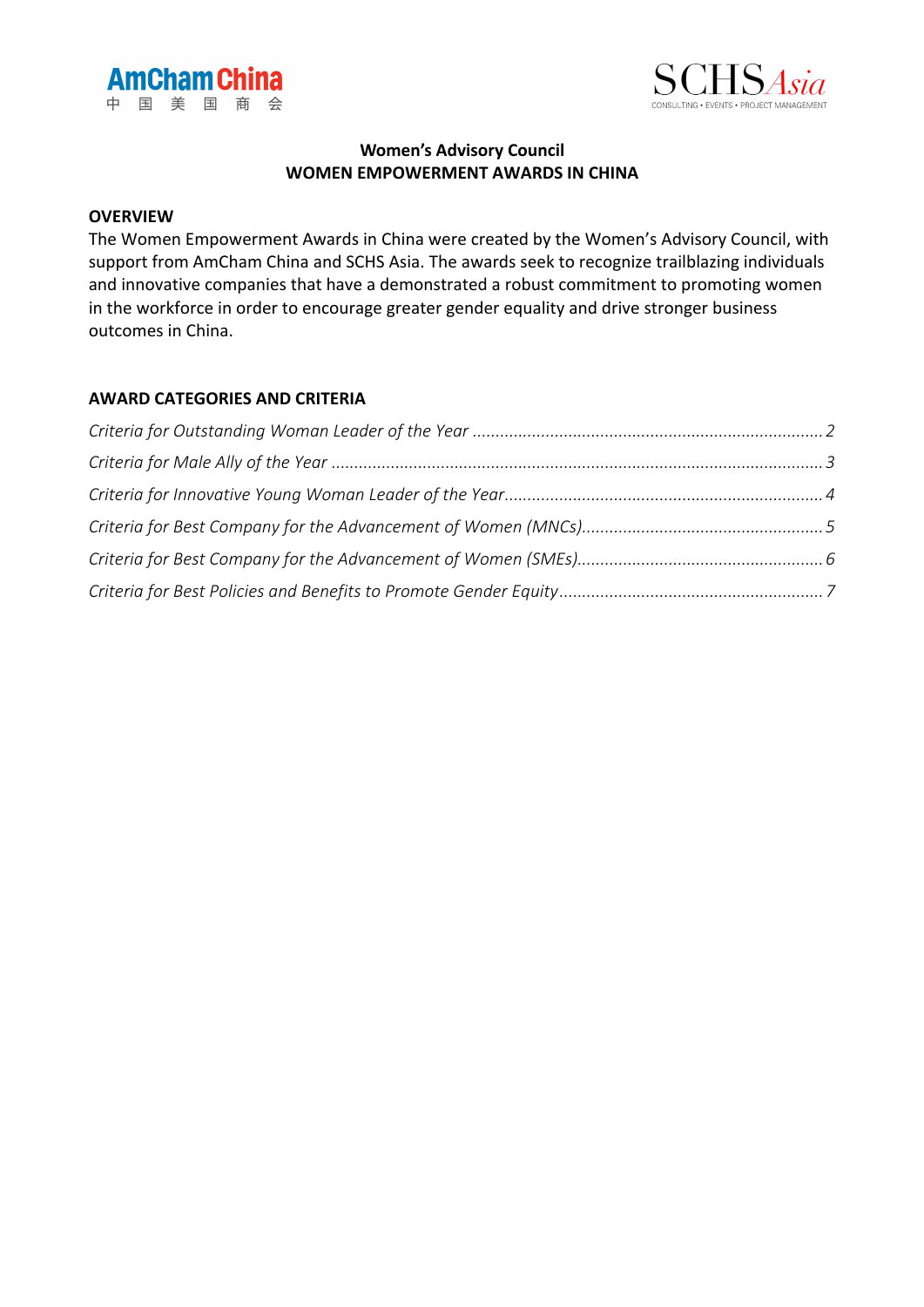



### Criteria for Outstanding Woman Leader of the Year

An award to recognize one senior executive female leader (VP/Director level or above) who has become a successful and influential leader in her chosen field and has also paved the way for others. She is committed to the advancement of women in business in China and engages other leaders to join in these efforts. This outstanding leader is a role model for the next generation and a pioneer for others looking to advance female talent. To be eligible for the individual category awards, the nominee must be part of a business or organization in its local office in China.

### Professional Accomplishments

- This leader is a pioneer in her industry with a minimum of 15 years of increasing responsibility and significant professional accomplishments and work experience.
- A proven senior executive leader recognized both internally & externally *(ex. Awards, professional recognitions, media coverage)*
- Leads positive actions or interventions to enable talented women employees to realize their full potential (ex. documented engagement in professional networks for women, documented sponsorship of female talent)
- Actively sponsors women to advance into leadership (ex. specific individuals or talent profiles she has helped to advance, testimonials from sponsored talent

### Advocacy and influence

- Engages other leaders to become advocates for women (ex. encourages male sponsors to become champions for women, testimonials from other leaders)
- Promote women leadership in a Chinese business context (ex. documented advocacy for women in leadership in China)
- Acts as a role model for other women (ex. clear examples of how she has given her time to help advance other women)
- Commitment to business development/strategy to become more inclusive and gender equal (ex. participation in local leadership team with a clear commitment or documented actions to advancing gender equity within the organization)
- Actively advocates for the advancement of young female talent in her industry and has developed meaningful solutions towards this end (ex. clear examples of mentorship or sponsorship of emerging female talent, encourages others to sponsor young talent)

- Serves as a mentor to others
- Supports women's initiatives/programs within company and community (ex. clear examples of engagement within the community)
- Trailblazer in business in her own right (ex. testimonials, media, bio, or other example clearly articulating her unique contributions to her field)
- Creates an inclusive, empowering culture in her workplace (ex. documented examples of driving an inclusive environment to drive better performance)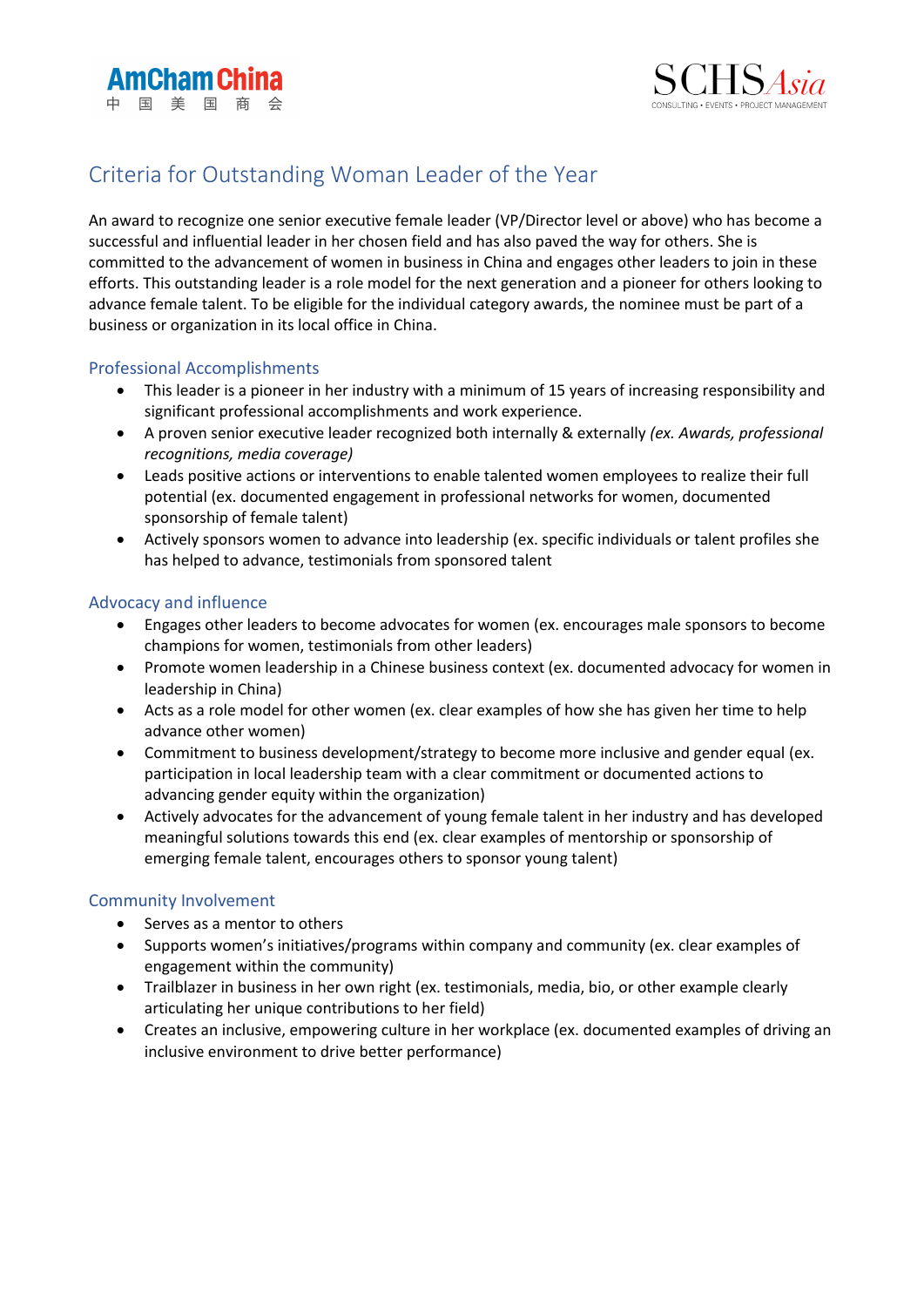



# Criteria for Male Ally of the Year

An award to recognize one senior executive male leader (VP/Director level or above) who actively champions, sponsors and advocates for women in leadership. He is a visible and engaged ally who has a clearly articulated commitment to gender equality. He brings others along on this journey and constantly seeks to drive action that delivers meaningful results and increases the representation of women in leadership and throughout the company.

### Professional Accomplishments

- Drives accountability on gender diversity internally (ex. meeting agenda showing that gender diversity accountability is part of leadership team meetings)
- Sponsors young women and women in leadership (ex. documented sponsorship or testimonials of sponsored talent)
- Drives and supports internal initiatives that promote gender equality (ex. participation in programs that focus on meaningful impact to advancing women into leadership)

### Advocacy and influence

- Acknowledges the need for men to work on the gender equality agenda and serves as a visible champion internally & externally (ex. documented engagement such as photos, media, newsletters, etc.)
- Acts as a role model for other leaders in championing gender equality
- Commitment to business development/strategy to become more inclusive and gender equal (ex. gender diversity strategy or goals actively championed by the applicant)
- Takes steps to eliminate or reduce incidents of discrimination against women (ex of engaging in unconscious bias)
- Engages other leaders to become advocates for women (ex. show how the applicant has engaged other to become champions)

- Actively mentors women and promotes the advancement of women
- Demonstrates sustained support for advancing diversity and inclusion in the workplace (ex. a minimum of 1 year of championing women in leadership)
- Raises awareness of workplace gender equality and inclusion issues (ex. participation in gender related events)
- Has been a catalyst for change regarding workplace diversity and inclusion and/or has impacted change within an industry, organization or local community (ex. citation of specific change championed by the individual)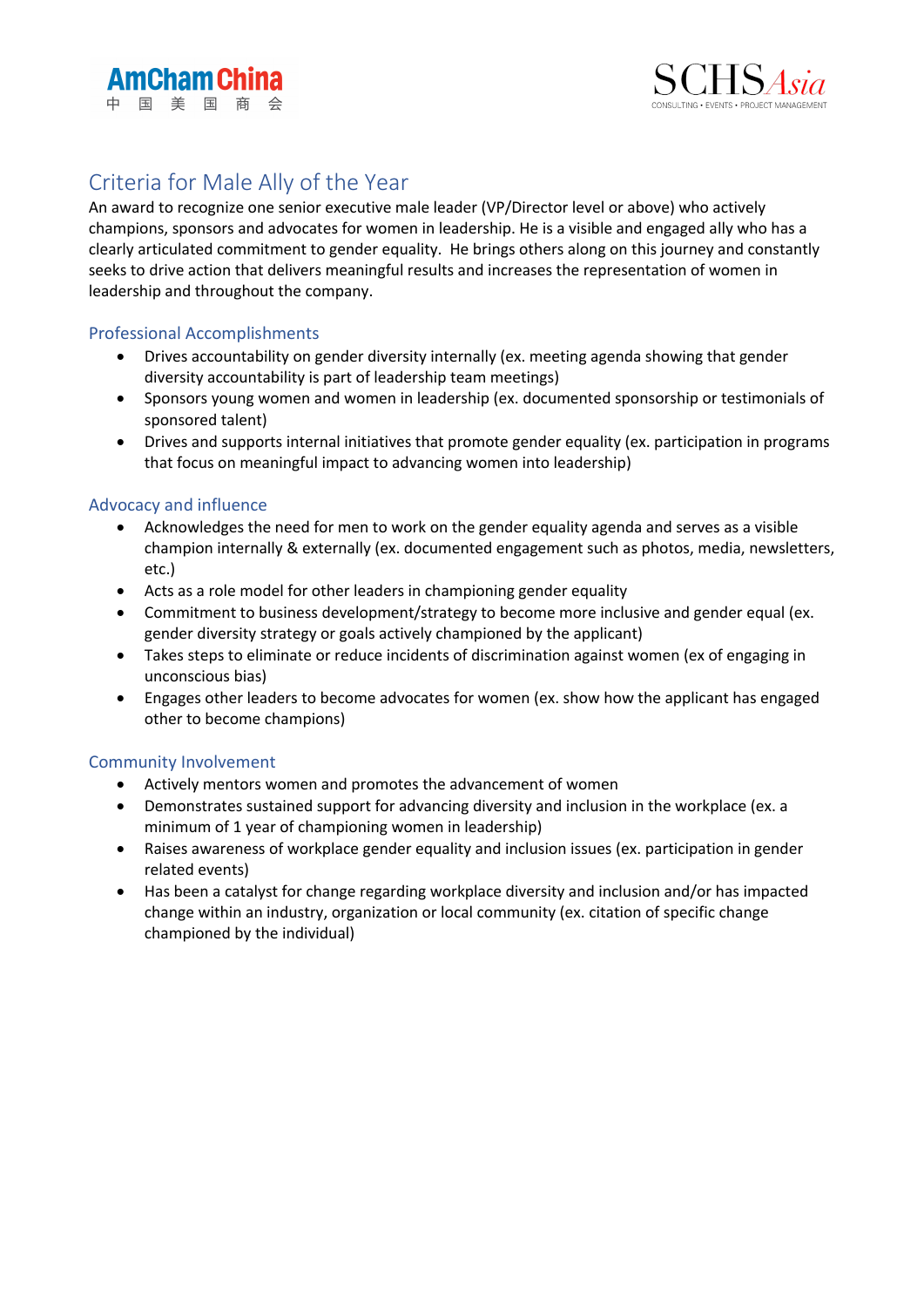### **AmCham China** 中国美国商会



## Criteria for Innovative Young Woman Leader of the Year

An award to recognize one young woman leader (under 35) who is an innovative leader that advocates for gender equality. She aspires to and has the potential to be a future senior leader. She understands that this role must drive both business results and contribute to strengthening the pipeline of future female leaders. She boldly advocates for female talent and leads courageously.

### Professional Accomplishments

- Recognized business leader (ex. internal company recognition, assignments or external awards, media coverage, etc.)
- Significant professional accomplishments showing increased year on year responsibility on track to a robust career future through development programs or participation in other high potential related initiative.
- Professional creativity and innovation (ex. documented how the individual has contributed unique ideas or inputs)

### Advocacy and influence

- Actively advocates for other young female talent (ex. participation in diversity or inclusion related activities focused on advancing women)
- Clear demonstration of ethical business behavior and support of women empowerment.
- Uses her position to drive change to support women (ex. involvement in initiative or program that helped to drive the advancement or development of women in the workplace)

- Clearly documented engagement in programs or solutions that encourage young female talent to pursue meaningful and successful careers (ex. external engagement in community programs that support the next generation of female leaders)
- Actively participates in activities that empower women in her community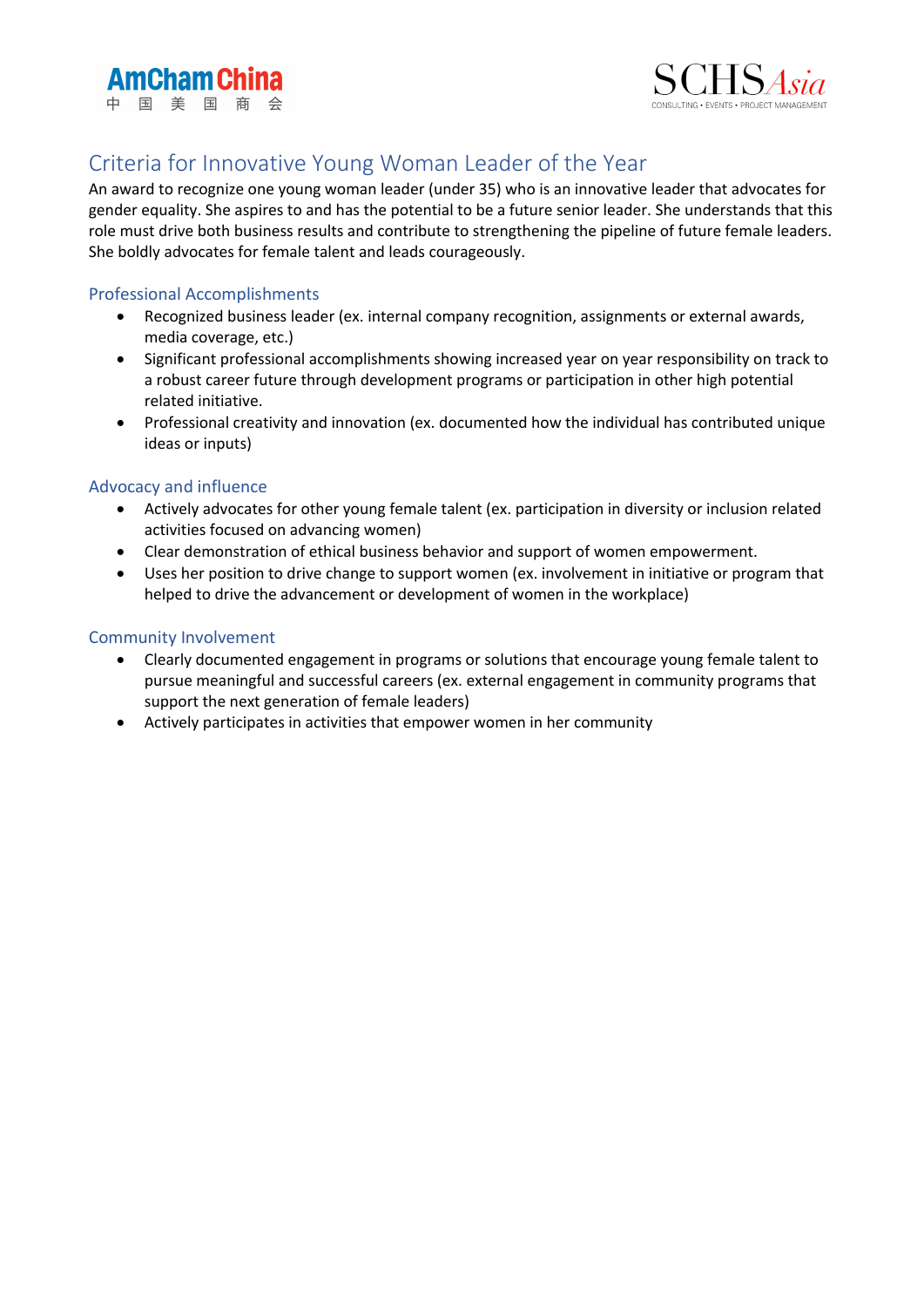



# Criteria for Best Company for the Advancement of Women (MNCs)

An award to recognize one multinational corporation (MNC) that has demonstrated a commitment to real progress in gender equity and engaged people across all genders and all levels of the business to deliver that progress. They are a leading organization for the advancement of women in business in China with a holistic approach to gender equality, actively develops women within the organization to become senior leaders and promotes gender equality throughout the organization.

### Company Achievements (quantitative)

- The organization has a healthy pipeline of female talent and strong representation of women at all levels, including entry level and senior levels. (ex. show year on year progress and a clear trajectory to increase the number of women in the future)
- Advancement of women into senior leadership roles in China (ex. year on year increase of women in leadership in China)
- Documented polices and training programs that support the advancement of women (ex. programs or policies that support the development of women leaders)

### Company Achievements (qualitative)

- Actively engages male colleagues to serve as allies and champions of female talent. (ex. strong male champion program or strong engagement of visible male leaders championing female talent)
- Proactively develops policies that contributes to the advancement of women in leadership and removes systemic bias in hiring and talent practices and systems. (ex. strategies, policies or initiatives aimed at mitigating workplace bias or systemic barriers to the advancement of women)
- Strong employee sentiment results (ex. net promoter score or other employee engagement sentiment)

### Advocacy and influence

- Communications aimed at educating and engaging employees in gender equality initiatives
- Documented engagement of senior leadership in the work of advancing female talent at all levels of the organization
- Driving gender equity in the workforce involves initiative such as advancing pay equity, mutually available career pipelines, and equitable representation at senior and governance levels. (ex. documented evidence of these or other initiatives aimed at driving gender equity)

- Actively engaged in the community to share best practices to move the needle more broadly on diversity and inclusion. (ex. cross company collaboration or other community engagement aimed at advancing the agenda around D&I)
- Clearly defined D&I strategy for the China market
- Impactful programs to advance women into leadership with documented outcomes
- May have a program that actively seeks to develop the next generation of young women talent within the company or external.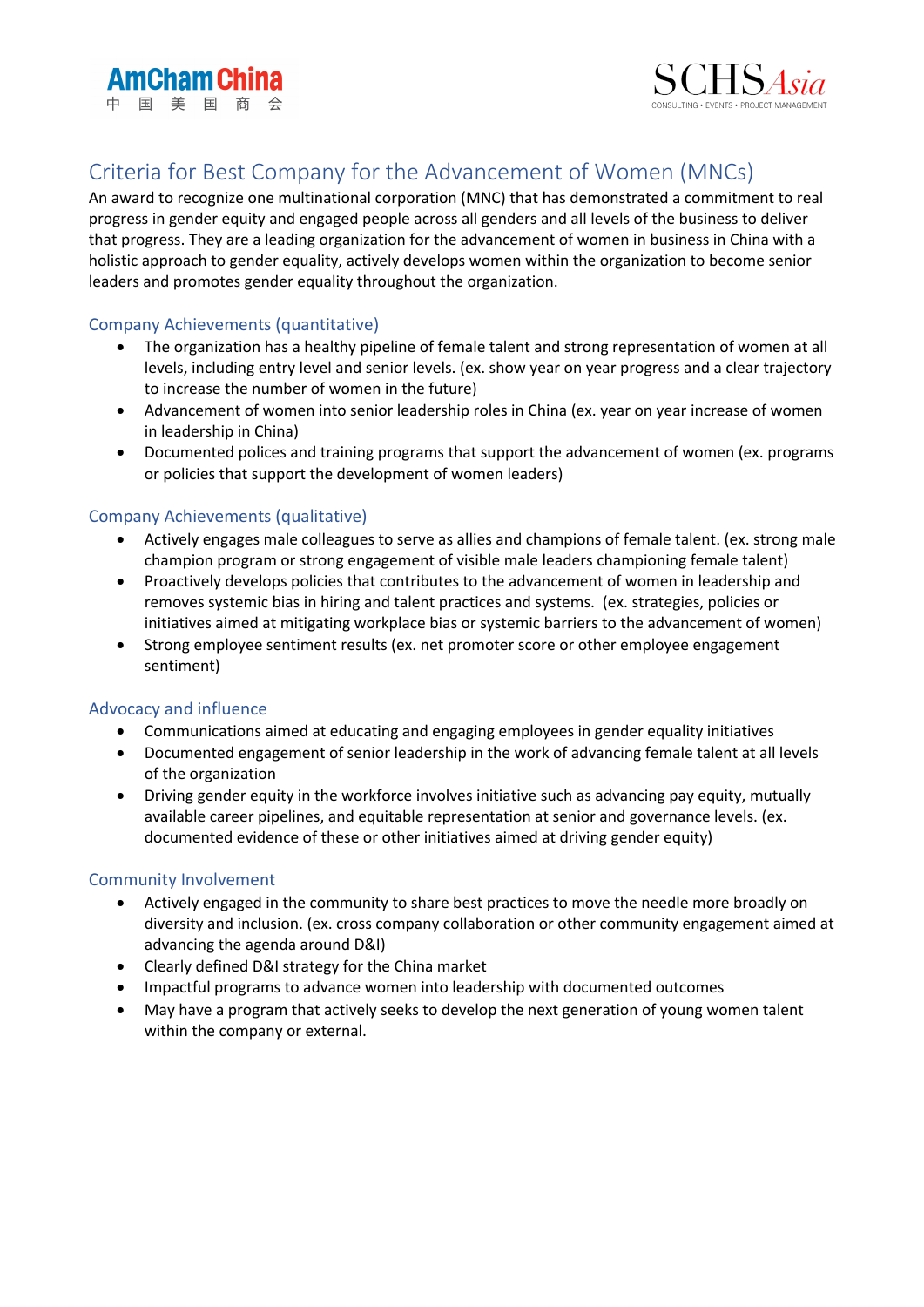



# Criteria for Best Company for the Advancement of Women (SMEs)

An award to recognize one Small or Medium Enterprise (SME) that has demonstrated a commitment to real progress in gender equity and engaged people across all genders and all levels of the business to deliver that progress. They are a leading organization for the advancement of women in business in China with a holistic approach to gender equality, actively develops women within the organization to become senior leaders and promotes gender equality throughout the organization.

### Company Achievements (quantitative)

- The organization has a healthy pipeline of female talent and strong representation of women at all levels, including entry level and senior levels. (ex. show year on year progress and a clear trajectory to increase the number of women in the future)
- Advancement of women into senior leadership roles in China (ex. year on year increase of women in leadership in China)
- Documented polices and training programs that support the advancement of women (ex. programs or policies that support the development of women leaders)

### Company Achievements (qualitative)

- Actively engages male colleagues to serve as allies and champions of female talent. (ex. strong male champion program or strong engagement of visible male leaders championing female talent)
- Proactively develops policies that contributes to the advancement of women in leadership and removes systemic bias in hiring and talent practices and systems. (ex. strategies, policies or initiatives aimed at mitigating workplace bias or systemic barriers to the advancement of women)
- Strong employee sentiment results (ex. net promoter score or other employee engagement sentiment)

### Advocacy and influence

- Communications aimed at educating and engaging employees in gender equality initiatives
- Documented engagement of senior leadership in the work of advancing female talent at all levels of the organization
- Driving gender equity in the workforce involves initiative such as advancing pay equity, mutually available career pipelines, and equitable representation at senior and governance levels. (ex. documented evidence of these or other initiatives aimed at driving gender equity)

- Actively engaged in the community to share best practices to move the needle more broadly on diversity and inclusion. (ex. cross company collaboration or other community engagement aimed at advancing the agenda around D&I)
- Clearly defined D&I strategy for the China market
- Impactful programs to advance women into leadership with documented outcomes
- May have a program that actively seeks to develop the next generation of young women talent within the company or external.